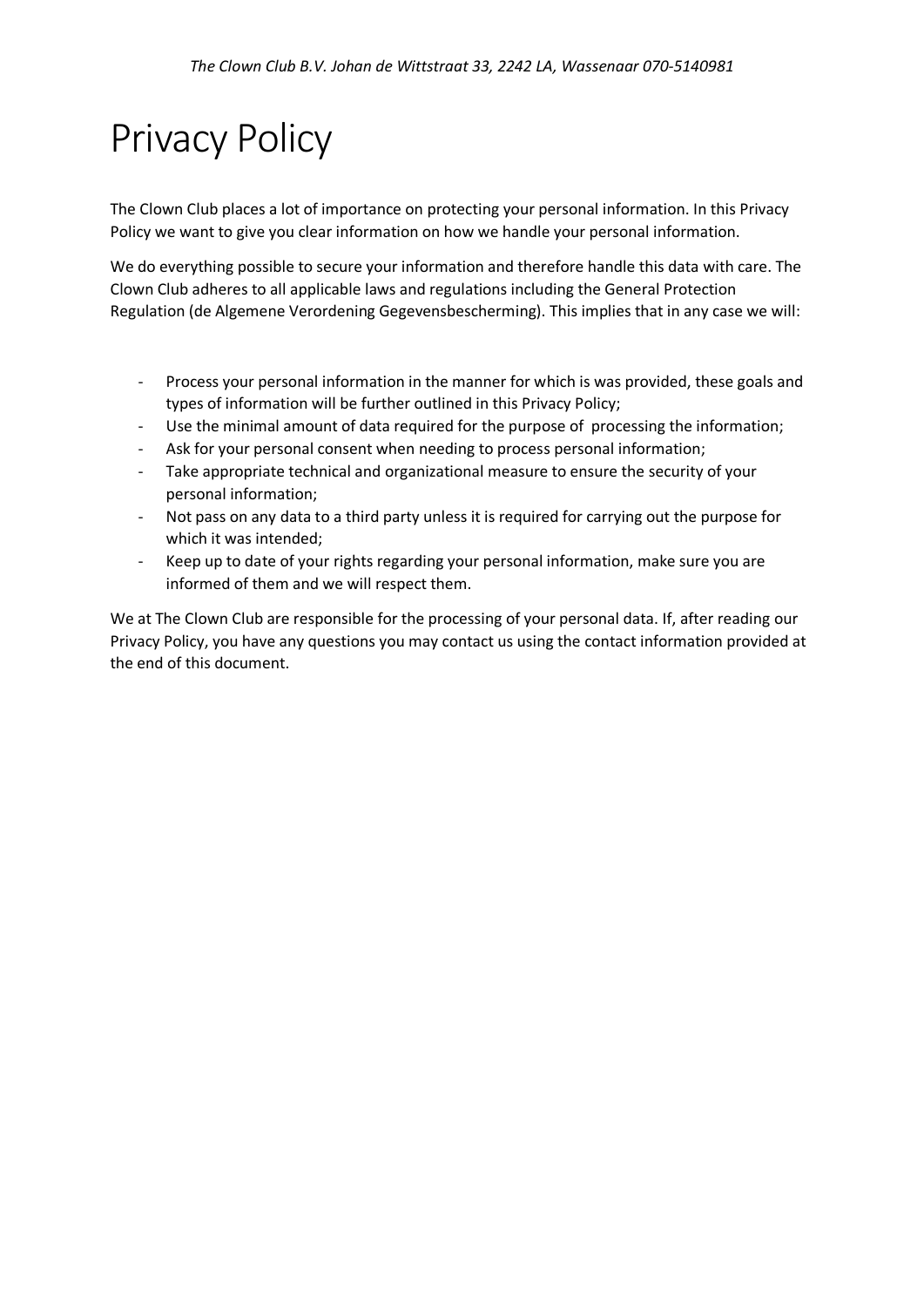## Processing personal date of customers and suppliers

The Clown Club uses personal information of customers and suppliers for the following reasons:

- Administrative purposes;
- Communication concerning the daycare;
- Implementing or issuing contracts.

The source for this data is:

- The agreed contracts;

For the above objective, The Clown Club will request the following information from you:

- First Name;
- Last Name;
- (Business) Telephone number;
- (Business) E-mail address;
- Sex
- Citizen service number (BSN)

Your data will be stored by The Clown Club for processing for the above mentioned processing for the period:

- During the term of the contract and thereafter for a maximal of 5 years and only for financial administration.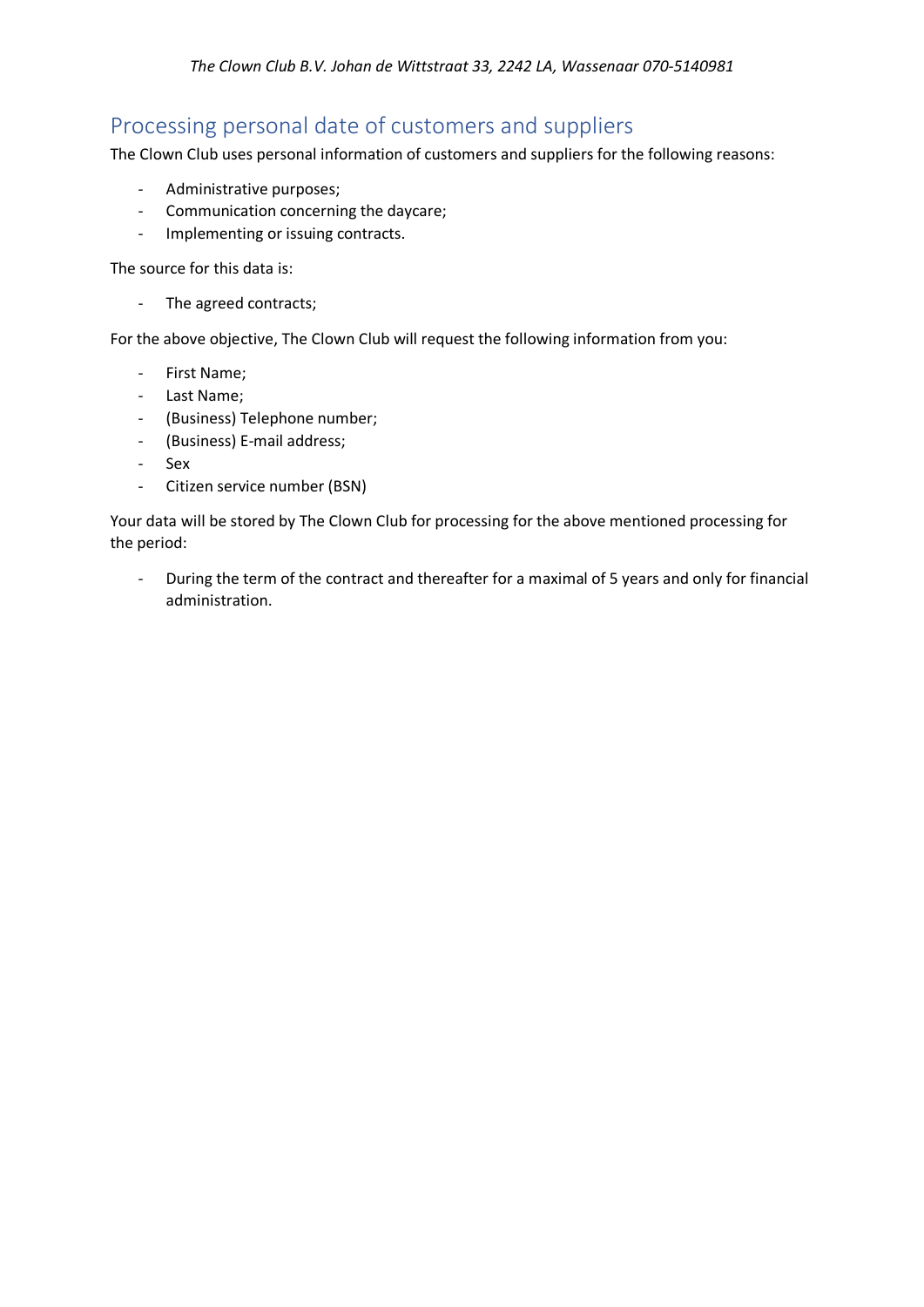# Processing personal information of clients

The Clown Club uses personal information of clients for the following reasons:

- Administrative purposes;
- Implementing an intake report.

The source for this data is:

- The intake report
- The contract;

For the above objective, The Clown Club will request the following information from you:

- First Name;
- Last Name;
- Sex
- Citizen service number (BSN)
- Health information.

Your data will be stored by The Clown Club for processing for the above mentioned processing for the period:

- During the term of the contract and thereafter a minimum of 5 years.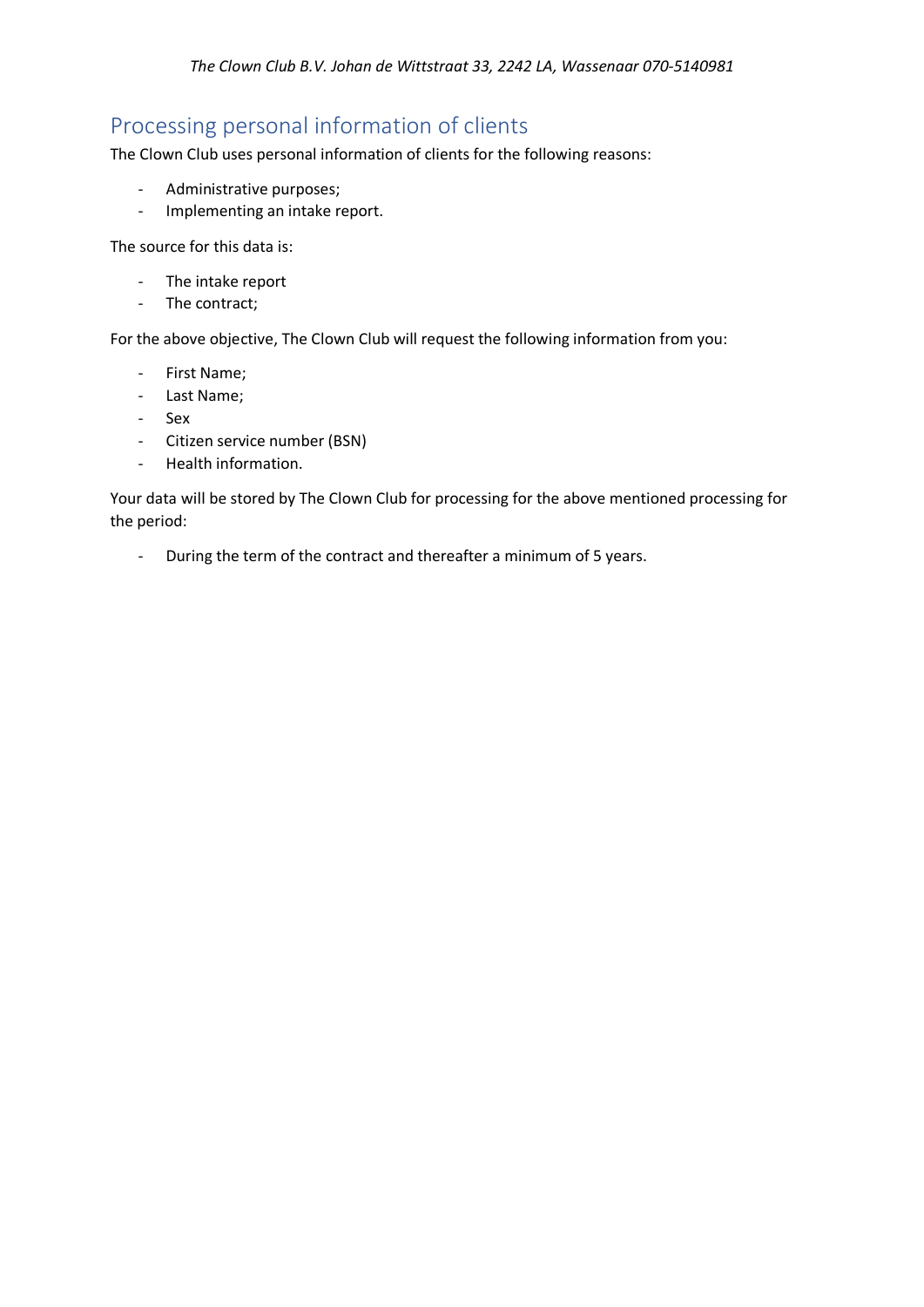# Processing personal information of newsletter subscribers

The Clown Club uses the personal information of newsletter subscribers for the following reasons:

- Informing the persons of news.

The source for this data is:

- The intake form;

For the above objective, The Clown Club will request the following information from you:

- First Name;
- Last Name;
- E-mail address.

Your data will be stored by The Clown Club for processing for the above mentioned processing for the period:

- During the term of the contract.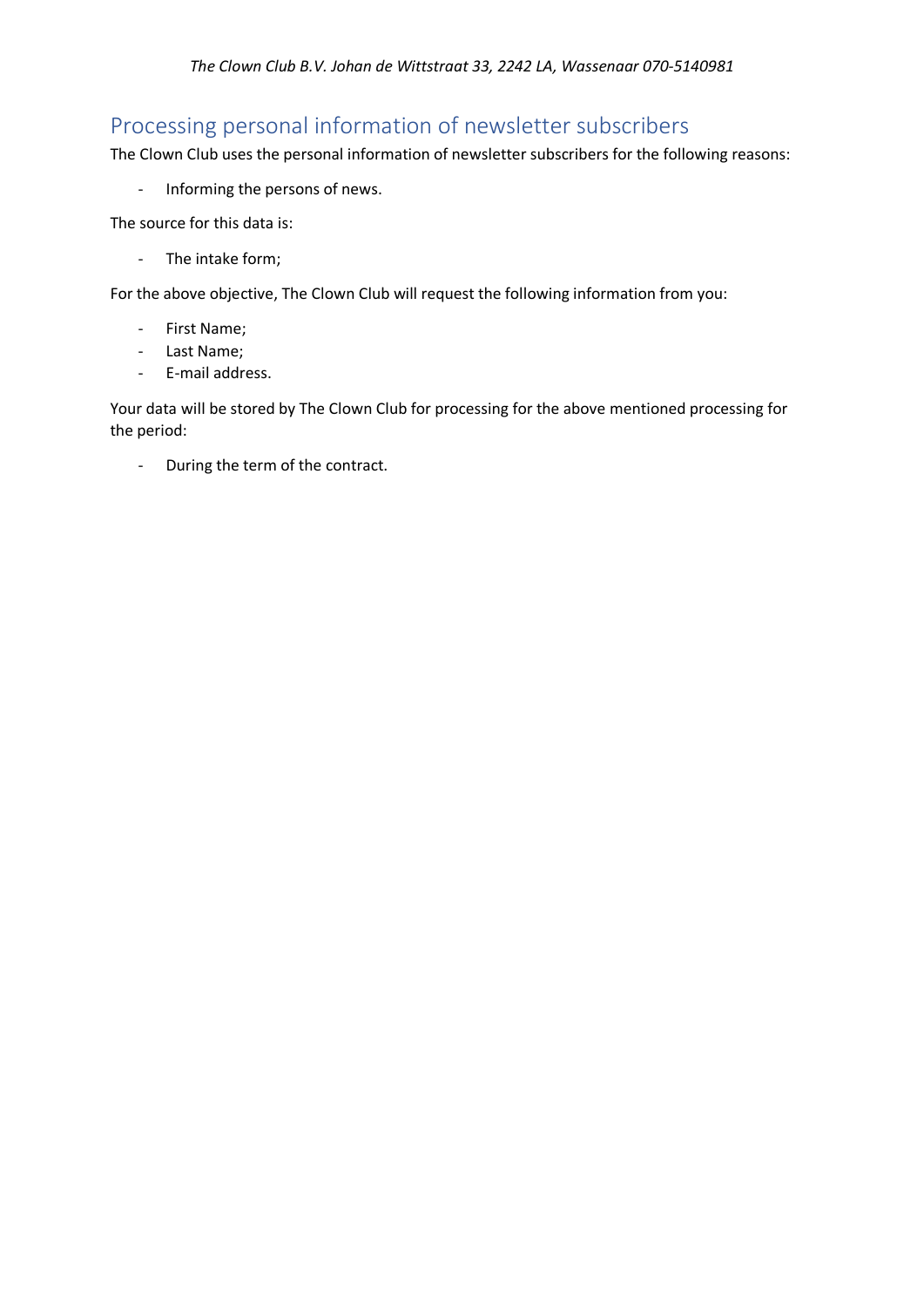# Processing personal information of employees

The Clown Club uses the personal information of employees for the following reason:

- The implementation of an employment contract.

The source of this data is:

- The employment contract.

For the above objective, The Clown Club will request the following information from you:

- First Name;
- Last Name;
- Telephone number;
- E-mail address;
- Date of Birth;
- Salary data;
- Copy of your ID;
- Citizen service number (BSN);
- Bank data.

Your data will be stored by The Clown Club for processing for the above mentioned processing for the period:

- During the period that one has an employment contract and thereafter for a maximal of 7 years and only for financial administration.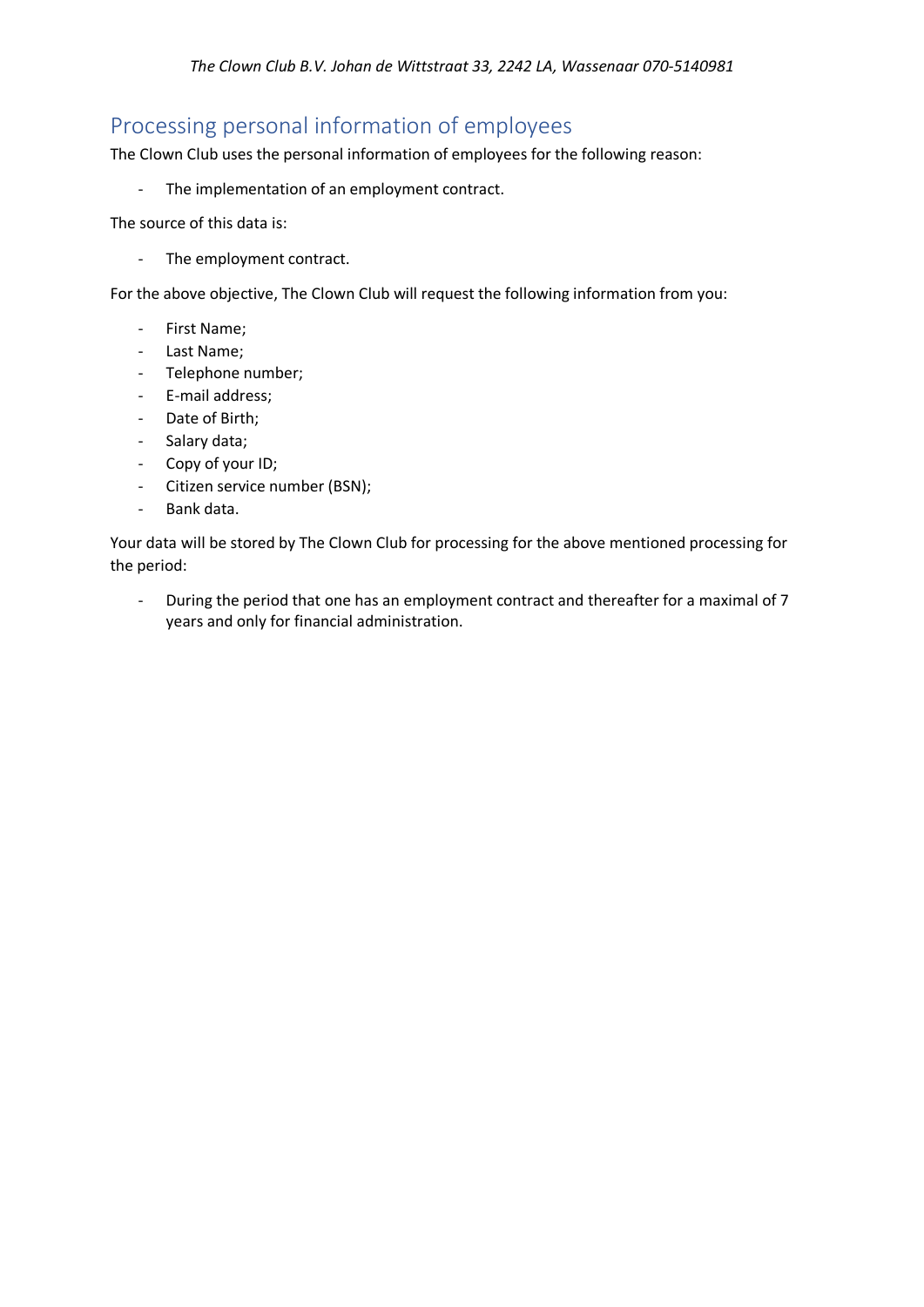# Placing photographs of employees on the website

The Clown Club uses the personal information of employees for the following reason:

- Marketing.

The source of this data is:

- Marketing;
- More information for clients.

For the above objective, The Clown Club will request the following information from you:

- A photograph
- First name

Your data will be stored by The Clown Club for processing for the above mentioned processing for the period:

- During the period that one has an employment contract.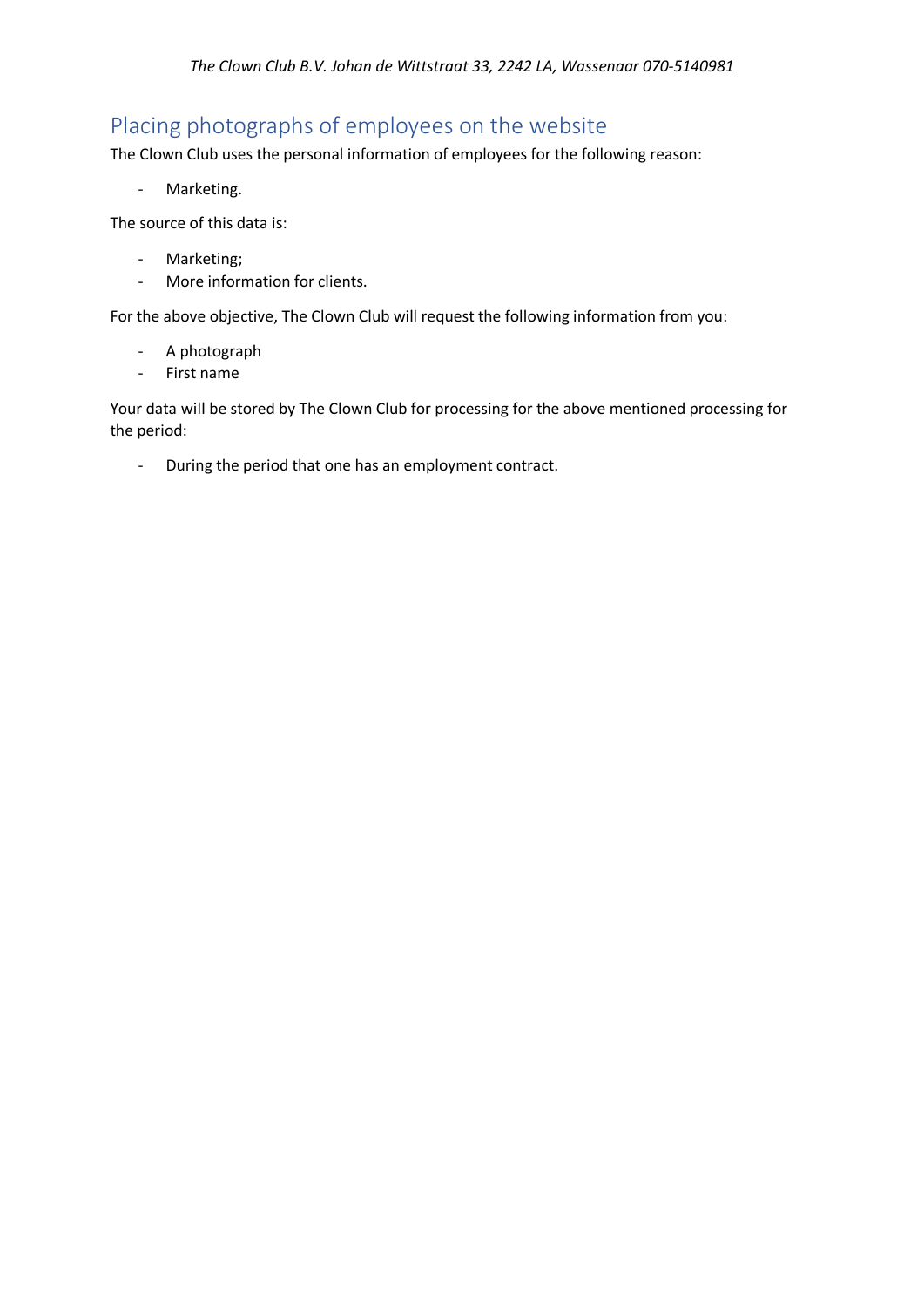# Processing of personal information for direct digital marketing

The Clown Club uses the personal information of employees for the following reason:

- Marketing.

The source of this data is:

- Marketing.

For the above objective, The Clown Club will request the following information from you:

- A photograph

Your data will be stored by The Clown Club for processing for the above mentioned process for the period:

- During the period that one has an employment contract.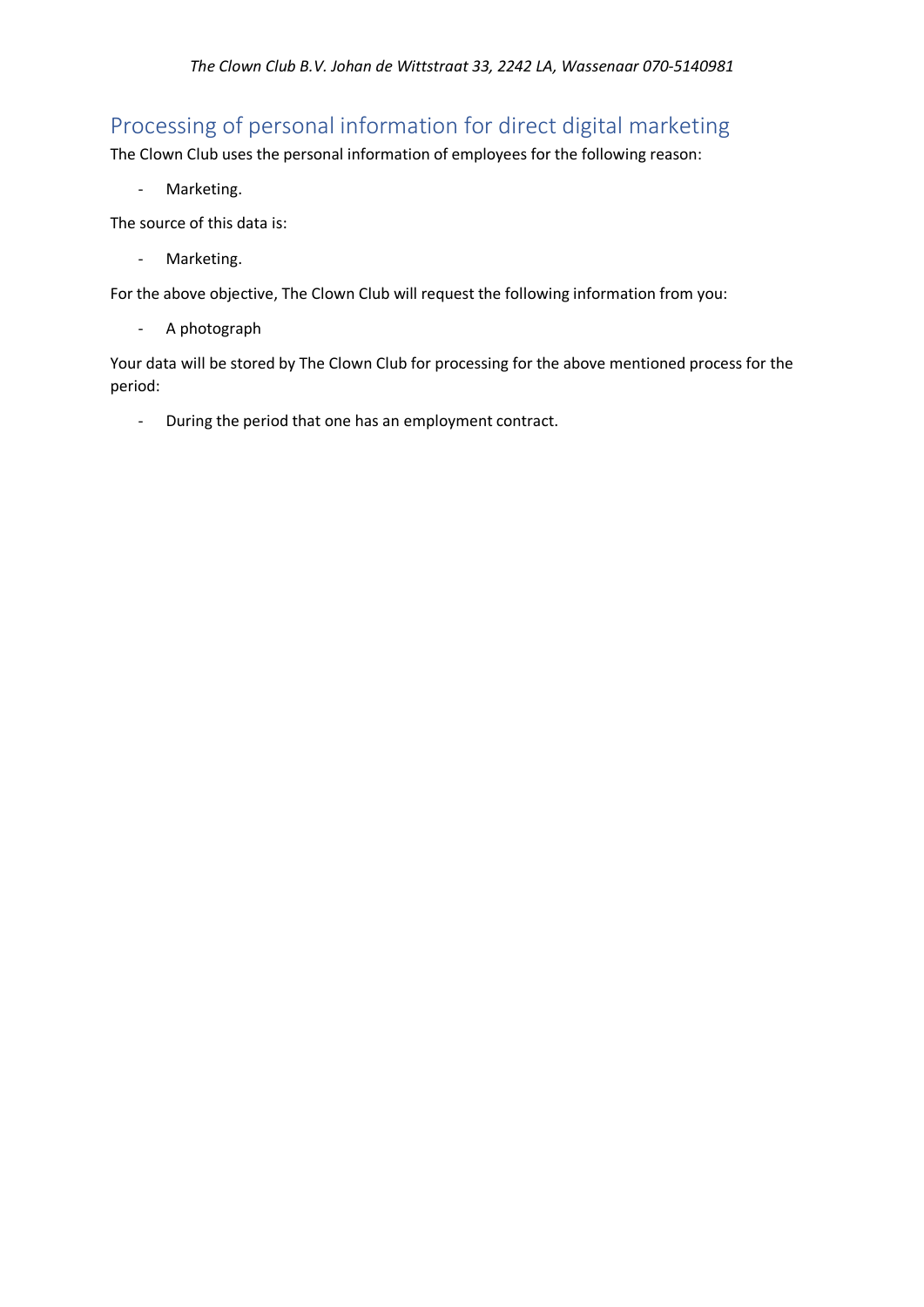## Providing personal information to a third party

The data that you have given to us can be passed on to a third party when necessary for the implementation of the following goals.

We use a third part for:

- Taking care of the (financial) administration;
- The health and safety service;

We never pass on personal data to a third party with whom we do not have a processor contract. With these parties (processors), we have made the necessary arrangements to ensure the security of your personal data. Furthermore, we will not pass on the information provided by you to other parties, unless we are legally required and permitted. An example of this would be if the police request (personal) date from us in the context of an investigation. In such cases we must cooperate and are therefore obligated to provide this information. We may also share personal data with a third party if you have given us written permission.

#### Within the EU

We do not provide personal data to parties which are located outside of the EU.

#### **Minors**

We only process the personal data of minors (persons under the age of 16 years) if we have been given written permission by the parent, caregiver or legal guardian.

#### Storage period

The Clown Club does not store any personal data for longer than is necessary for purpose for which is was provided or than is required by law.

#### **Security**

We have made the appropriate technical and organizational measures to protect your personal data against unlawful processing, for example we have taken the following measures;

- All persons who are able to access your data on behalf of The Clown Club are obligated to maintain confidentiality.
- All of our systems have a username and password policy;
- We use pseudonyms and ensure the encryption of personal data if there is reason to do so;
- In order to be able to recover personal data in cases of physical or technical incidents, we make back-ups of this data;
- We regularly test and evaluate our measures;
- Our employees have been informed of the importance of the protection of personal data.